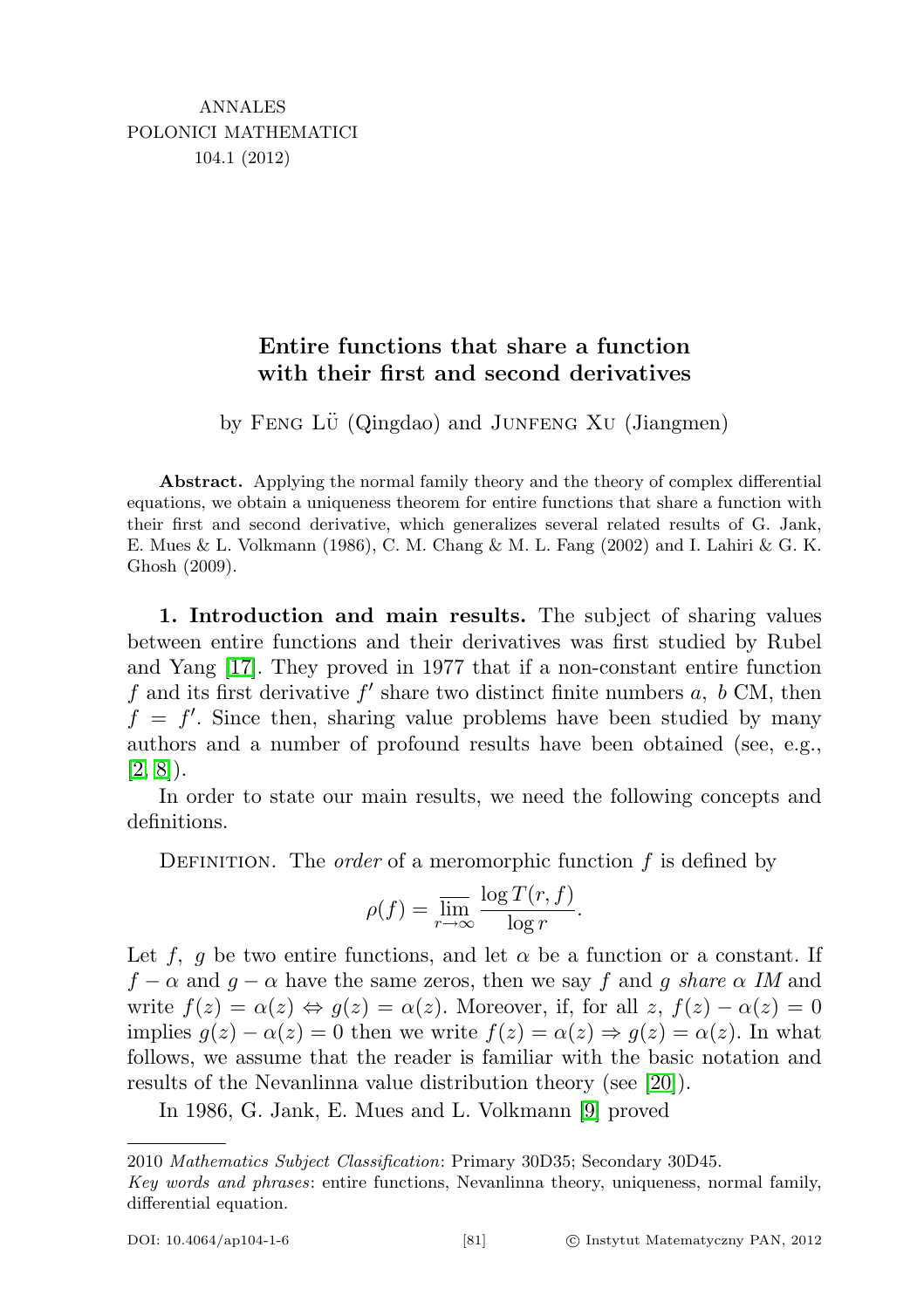THEOREM A. Let  $f$  be an entire function. If  $f$  and  $f'$  share a finite non-zero value a IM, and if  $f''(z) = a$  whenever  $f(z) = a$ , then  $f = f'$ .

In 2002, J. M. Chang and M. L. Fang [\[4\]](#page-14-3) replaced the constant a by the function z in Theorem A and derived

THEOREM B. Let  $f$  be a non-constant entire function. If

$$
f(z) = z \Leftrightarrow f'(z) = z, \quad f'(z) = z \Rightarrow f''(z) = z,
$$

then  $f = f'$ .

In 2003, J. M. Chang [\[3\]](#page-14-4) improved Theorem B and proved

THEOREM C. Let f be a non-constant entire function and  $\alpha$  be a meromorphic function satisfying  $T(r, \alpha) = S(r, f)$  and  $\alpha \neq \alpha'$ . If

$$
f(z) = \alpha \Leftrightarrow f'(z) = \alpha, \quad f'(z) = \alpha \Rightarrow f''(z) = \alpha,
$$

then  $f = f'$ .

Recently, I. Lahiri and G. K. Ghosh [\[10\]](#page-14-5) extended Theorem B in another direction, replacing the function z by a polynomial of degree 1:

THEOREM D. Let f be a non-constant entire function and  $a = \alpha z + \beta$ , where  $\alpha \neq 0$ ) and  $\beta$  are constants. If

$$
f(z) = a \Rightarrow f'(z) = a, \quad f'(z) = a \Rightarrow f''(z) = a,
$$

then either  $f(z) = A \exp\{z\}$  or

$$
f(z) = \alpha z + \beta + (\alpha z + \beta - 2\alpha) \exp\left\{\frac{\alpha z + \beta - 2\alpha}{\alpha}\right\}.
$$

In 2010, F. Lü and H. X. Yi [\[14\]](#page-14-6) obtained a similar result:

THEOREM E. Let f be a non-constant transcendental meromorphic function with finitely many poles, and let R be a non-zero rational function. If

 $f(z) = R(z) \Rightarrow f'(z) = R(z), \quad f'(z) = R(z) \Rightarrow f''(z) = R(z),$ then  $f = f'$  or  $f'(z) = A[R(z) - R'(z)]e^{z} + R'(z)$ , where A is a non-zero constant.

It is natural to ask whether the conditions of Theorems D and E can be weakened or not. In this work, we derive the following result.

<span id="page-1-0"></span>THEOREM 1.1. Let f be a non-constant entire function, and let  $\alpha = Pe^Q$  $(\alpha \neq \alpha')$  be an entire function satisfying  $\rho(\alpha) < \rho(f)$ , where  $P \ (\neq 0)$  and Q are polynomials. If  $f(z) = \alpha(z) \Rightarrow f'(z) = \alpha(z)$  and  $f'(z) = \alpha(z) \Rightarrow f'(z) = \alpha(z)$  $f''(z) = \alpha(z)$ , then one of the following cases holds:

- (a)  $f = f'$ ;
- (b)  $f'(z) = A[\alpha(z) \alpha'(z)]e^{z} + \alpha'(z)$  and  $\alpha$  reduces to a polynomial, where A is a non-zero constant.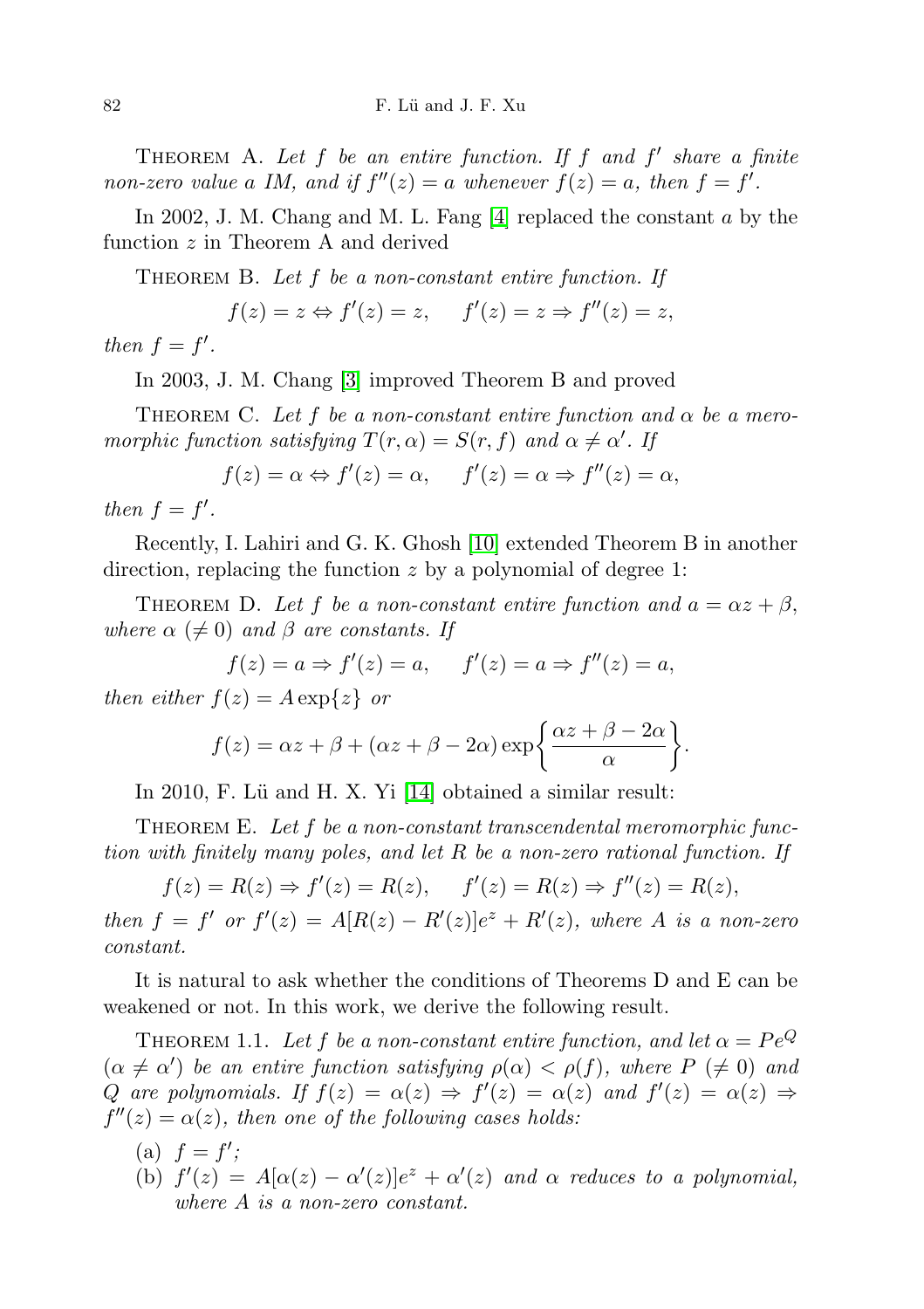REMARK 1. The condition  $\rho(\alpha) < \rho(f)$  plays an important part in the proof of Theorem [1.1.](#page-1-0) But we do not know whether it is necessary or not.

REMARK 2. By a refined calculation, we can deduce that case (b) in Theorem [1.1](#page-1-0) cannot occur if deg  $P \leq 2$ . This will be proved in the last section. But, if deg  $P \geq 3$ , case (b) cannot be deleted, as shown by the following example.

EXAMPLE 1. Let  $\alpha(z) = z^3 + 6z^2 + 12z + 12$  and  $f(z) = z^3 A e^z + z^3 + z^4$  $6z^2 + 12z + 12$ , where  $A = e^3$  is a constant. Differentiating f twice yields  $f'(z) = (z^3 + 3z^2)Ae^z + 3z^2 + 12z + 12$ ,  $f''(z) = (z^3 + 6z^2 + 6z)Ae^z + 6z + 12$ . It is not difficult to deduce that  $f(z) - \alpha(z) = 0 \Rightarrow f'(z) - \alpha(z) = 0, \quad f'(z) - \alpha(z) = 0 \Rightarrow f''(z) - \alpha(z) = 0.$ 

Thus, case (b) occurs.

The following corollary is an immediate consequence of Theorem [1.1](#page-1-0) and Remark 2.

<span id="page-2-0"></span>COROLLARY 1.2. Let f be a transcendental entire function, and let  $P(\neq 0)$ be a polynomial with deg  $P \leq 2$ . If

 $f(z) = P(z) \Rightarrow f'(z) = P(z), \quad f'(z) = P(z) \Rightarrow f''(z) = P(z),$ then  $f = f'$ .

REMARK 3. The following example shows that the assumption in Corol-lary [1.2](#page-2-0) that  $f$  is a transcendental entire function is necessary.

EXAMPLE 2. Let  $f(z) = 2z^2 - 4z + 4$  and  $P(z) = z^2$ . Then  $f(z) - P(z) =$  $(z-2)^2$ ,  $f'(z)-P(z) = -(z-2)^2$  and  $f''(z)-P(z) = (2-z)(2+z)$ . It is easy to see that  $f(z) = P(z) \Rightarrow f'(z) = P(z)$  and  $f'(z) = P(z) \Rightarrow f''(z) = P(z)$ , but  $f \neq f'$ .

In the proof of Theorem [1.1,](#page-1-0) we need that  $f$  is of finite order. Therefore, we will first prove it. In fact, using the theory of normal families we will obtain the following result of independent interest.

<span id="page-2-1"></span>THEOREM 1.3. Let f be a non-constant entire function, and let  $\alpha = Pe^Q$  $(\alpha \neq \alpha')$  where  $P \neq 0$  and  $Q$  are polynomials. If  $f(z) = \alpha(z) \Rightarrow f'(z) =$  $\alpha(z)$  and  $f'(z) = \alpha(z) \Rightarrow f''(z) = \alpha(z)$ , then f is of finite order.

REMARK 4. With a similar analysis, if the first derivative  $f'$  is replaced by the k<sup>th</sup> derivative  $f^{(k)}$ , then Theorem [1.3](#page-2-1) still holds.

REMARK 5. The proof of Theorem [1.1](#page-1-0) is based on [\[4\]](#page-14-3) and [\[19\]](#page-15-2). The proof of Theorem [1.3](#page-2-1) is based on [\[7\]](#page-14-7) and [\[12\]](#page-14-8).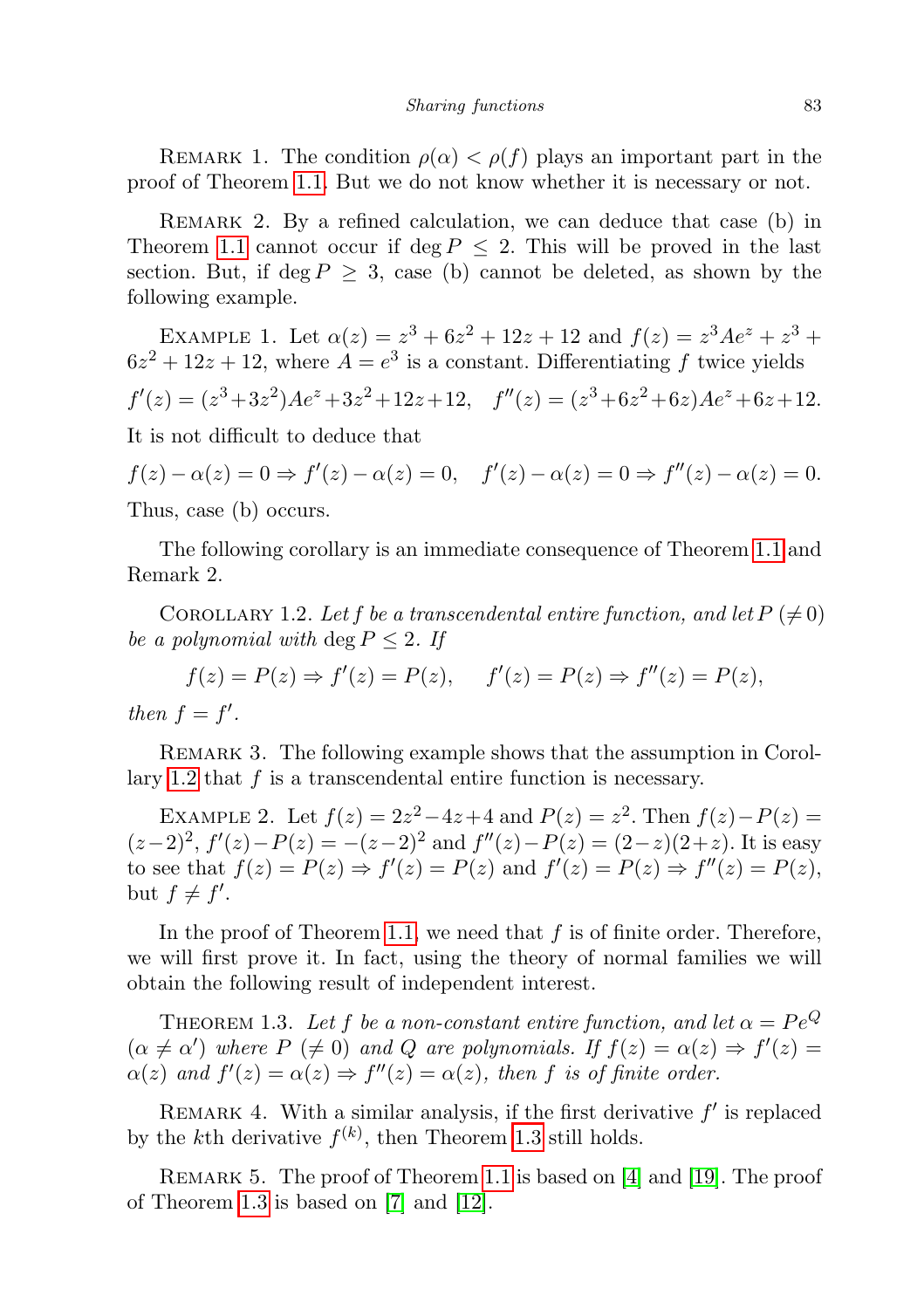2. Some lemmas. In the proofs of our main results, we need some key lemmas, recalled below for the convenience of the reader.

Using the ideas of [\[12,](#page-14-8) Lemma 1] and the famous Pang–Zalcman Lemma [\[16\]](#page-14-9), F. Lü, J. F. Xu and A. Chen [\[13\]](#page-14-10) obtained the following result, which plays an important part in the proof of Theorem [1.3.](#page-2-1)

<span id="page-3-2"></span>LEMMA 2.1 ([\[13\]](#page-14-10)). Let  $\{f_n\}$  be a family of functions meromorphic (resp. analytic) on the unit disc  $\Delta$ . If  $a_n \to a$ ,  $|a| < 1$ ,  $f_n^{\sharp}(a_n) \to \infty$ , and if there exists  $A \geq 1$  such that  $|f'(z)| \leq A$  whenever  $f(z) = 0$ , then there exist

- (a) a subsequence of  $f_n$  (still denoted  $\{f_n\}$ ),
- (b) points  $z_n \rightarrow z_0$ ,  $|z_0| < 1$ ,
- (c) positive numbers  $\rho_n \to 0$ .

such that  $\rho_n^{-1} f_n(z_n + \rho_n \xi) = g_n(\xi) \rightarrow g(\xi)$  locally uniformly, where g is a non-constant meromorphic (resp. entire) function on  $\mathbb C$  such that  $\rho(g) \leq 2$  $(resp. \ \rho(g) \leq 1), \ g^{\sharp}(\xi) \leq g^{\sharp}(0) = A + 1 \ \text{and}$ 

$$
\rho_n \leq \frac{M}{f_n^\sharp(a_n)},
$$

where  $M$  is a constant which is independent of  $n$ .

Here, as usual,  $g^{\sharp}(\xi) = |g'(\xi)|/(1+|g(\xi)|^2)$  is the spherical derivative.

<span id="page-3-1"></span>LEMMA 2.2 ([\[12\]](#page-14-8)). Let  $f$  be a meromorphic function of infinite order on  $\mathbb{C}$ . Then there exist points  $z_n \to \infty$  such that for every  $N > 0$ ,  $f^{\sharp}(z_n) > 0$  $|z_n|^N$  if n is sufficiently large.

<span id="page-3-3"></span>LEMMA 2.3 ([\[5\]](#page-14-11)). Let g be a non-constant entire function with order  $\rho(q)$  $\leq 1$ , let  $k \geq 2$  be an integer, and let a be a non-zero finite value. If  $g(z) = 0$  $\Rightarrow$  g'(z) = a and g'(z) = a  $\Rightarrow$  g<sup>(k)</sup>(z) = 0, then g(z) = a(z - z<sub>0</sub>), where z<sub>0</sub> is a constant.

<span id="page-3-4"></span>LEMMA 2.4 ([\[20\]](#page-15-1)). Let f be an entire function of finite order and k be a positive integer. Then

$$
m(r, f^{(k)}/f) = O(\log r) \quad \text{as } r \to \infty.
$$

We also need a result from the theory of differential equations. First, we give a definition and a notation.

Consider a rational function R which behaves asymptotically as  $cr^{\beta}$  as  $r \to \infty$ , where  $c \neq 0$ ,  $\beta$  are constants. Define the *degree* of R at infinity as  $\deg_{\infty} R = \max\{0, \beta\}.$ 

<span id="page-3-0"></span>We consider the linear differential equation

(2.1) 
$$
f^{(n)} + a_{n-1}f^{(n-1)} + \cdots + a_1f' + a_0f = 0, \quad a_0 \neq 0,
$$

where  $a_0, a_1, \ldots, a_{n-1}$  are rational functions.

<span id="page-3-5"></span>The following lemma is essential to the proof of Theorem [1.1.](#page-1-0)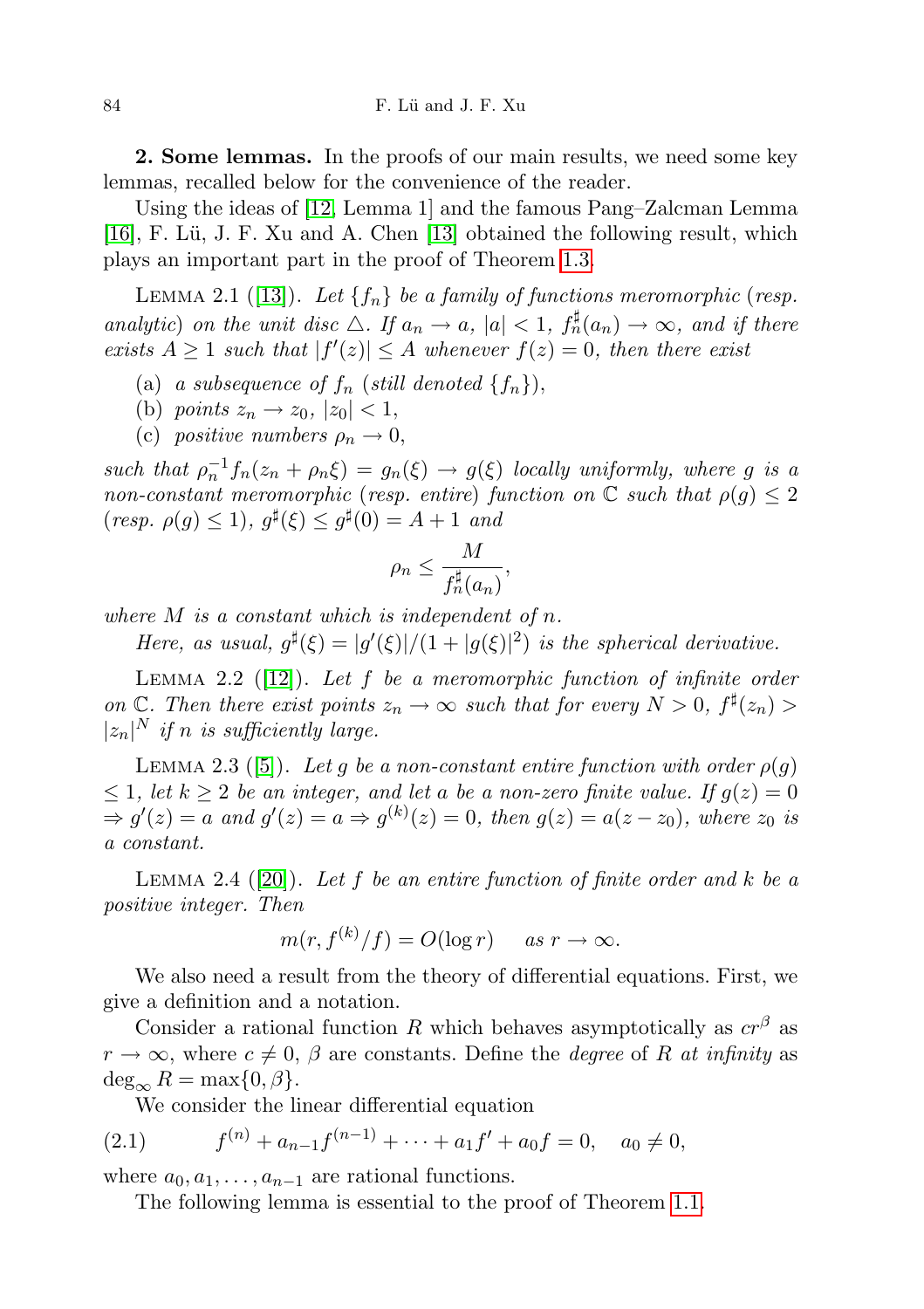LEMMA 2.5 ([\[11\]](#page-14-12)). Let f be a meromorphic solution of [\(2.1\)](#page-3-0), and let  $\alpha_i$ denote the degree of  $a_i$  at infinity,  $j = 0, 1, \ldots, n - 1$ . Then

$$
\rho(f) \le 1 + \max_{j=0,1,...,n-1} \frac{\alpha_j}{n-j}.
$$

<span id="page-4-0"></span>LEMMA 2.6. Let f and  $\alpha$  be meromorphic functions with  $\rho(\alpha) < \rho(f)$ . Then there exists a set  $I = \{r_n\}_{n=1}^{\infty}$  such that  $r_n \to \infty$  and  $T(r_n, \alpha) =$  $o(T(r_n, f))$  as  $n \to \infty$ .

*Proof.* By the definition of the order, for any  $\varepsilon > 0$ , there exists a set  $I = \{r_n\}_{n=1}^{\infty}$   $(r_n \to \infty \text{ as } n \to \infty)$  satisfying

$$
T(r_n, \alpha) \leq r_n^{\rho(\alpha)+\varepsilon}, \quad T(r_n, f) \geq r_n^{\rho(f)-\varepsilon}.
$$

Take  $0 < \varepsilon < (\rho(f) - \rho(\alpha))/2$ , that is,  $\rho(\alpha) - \rho(f) + 2\varepsilon < 0$ . Then

$$
\lim_{n \to \infty} \frac{T(r_n, \alpha)}{T(r_n, f)} \le \lim_{n \to \infty} \frac{r_n^{\rho(\alpha) + \varepsilon}}{r_n^{\rho(f) - \varepsilon}} \le \lim_{n \to \infty} r_n^{\rho(\alpha) - \rho(f) + 2\varepsilon} = 0,
$$

which implies that  $T(r_n, \alpha) = o(T(r_n, f))$  as  $n \to \infty$ .

In the case of Lemma [2.6,](#page-4-0) we say that  $\alpha$  is a small function of f on I and write  $T(r, \alpha) = S(r, f)$   $(r \in I)$ .

3. Proof of Theorem [1.3.](#page-2-1) In the proof, we use some ideas of [\[7\]](#page-14-7). For the convenience of the reader, we present the proof in detail.

Let  $H = f - \alpha$ . Then we have

(1)  $H = 0 \Rightarrow H' = \alpha - \alpha'$ , (2)  $H' = \alpha - \alpha' \Rightarrow H'' = \alpha - \alpha''$ .

Put  $\beta = \alpha - \alpha' = P_1 e^Q$  and  $\gamma = \alpha - \alpha'' = P_2 e^Q$ , where  $P_1 \neq 0$  and  $P_2$  are polynomials.

Define  $F = H/\beta$ . We distinguish two cases.

CASE 1: F is of finite order. Then  $f = F\beta + \alpha$  is of finite order as well. CASE 2: F is of infinite order. By Lemma [2.2,](#page-3-1) there exist  $w_n \to \infty$  such that for every  $N > 0$ , if n is sufficiently large,

$$
(3.1) \t\t\t F^{\sharp}(w_n) > |w_n|^N.
$$

Next, we construct a family of holomorphic functions.

Obviously,  $\beta = P_1 e^Q$  has only finitely many zeros, so there exists  $r > 0$ such that  $F(z)$  is analytic in  $D = \{z : |z| \ge r\}$ . Since  $w_n \to \infty$  as  $n \to \infty$ , we may assume  $|w_n| \ge r+1$  for all n. Define  $D_1 = \{z : |z| < 1\}$  and

<span id="page-4-1"></span>
$$
F_n(z) = F(w_n + z) = \frac{H(w_n + z)}{\beta(w_n + z)}.
$$

Noting that  $|w_n| \geq r+1$  for all n, we have, for each  $z \in D_1$ ,

$$
|w_n + z| \ge |w_n| - |z| \ge r,
$$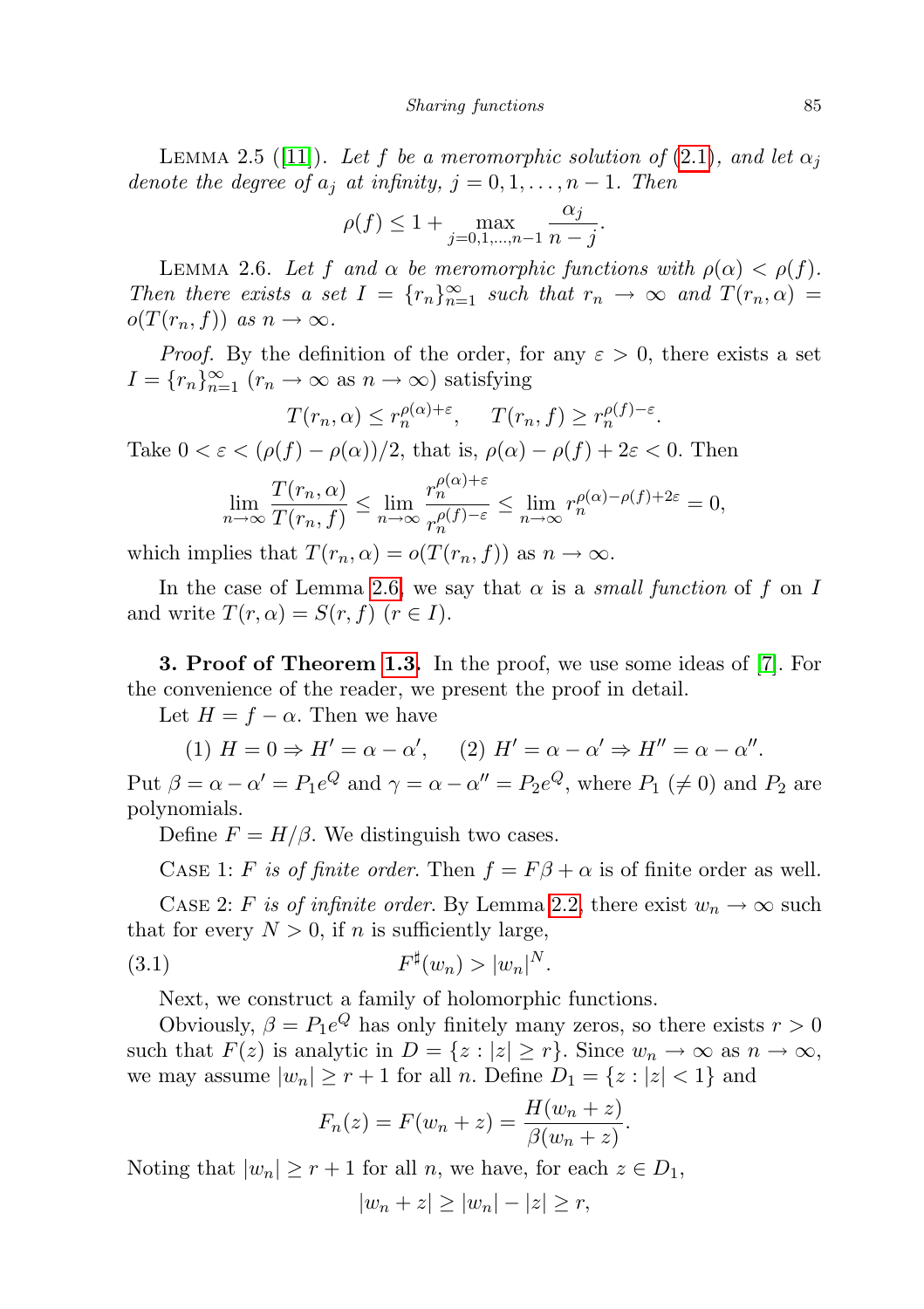so  $w_n + z \in D$  for each  $z \in D_1$ . As  $F(z)$  is analytic in  $D, F_n(z) = F(w_n + z)$ is analytic in  $D_1$ . Thus, we have constructed a family  $(F_n)_n$  of holomorphic functions.

Now, fix  $z \in D_1$ . If  $F_n(z) = 0$ , then  $H(w_n + z) = 0$ . It is clear from assumption (1) that  $H'(w_n + z) = \beta(w_n + z)$ . Hence (for *n* large enough)

(3.2) 
$$
|F'_n(z)| = \left| \frac{H'(w_n + z)}{\beta(w_n + z)} - \frac{H(w_n + z)}{\beta(w_n + z)} \frac{\beta'(w_n + z)}{\beta(w_n + z)} \right| = 1.
$$

In what follows, we prove that  $(F_n)_n$  is normal at  $z = 0$ .

Otherwise, by Lemma [2.1,](#page-3-2) passing to an appropriate subsequence of  $(F_n)_n$  if necessary, we may assume that there exist sequences  $(z_n)_n$  and  $(\rho_n)_n$  such that  $|z_n| < r < 1$ ,  $\rho_n \to 0$  and

<span id="page-5-1"></span>(3.3) 
$$
g_n(\zeta) = \rho_n^{-1} F_n(z_n + \rho_n \zeta) = \rho_n^{-1} \frac{H(w_n + z_n + \rho_n \zeta)}{\beta(w_n + z_n + \rho_n \zeta)} \to g(\zeta)
$$

locally uniformly in  $\mathbb{C}$ , where g is a non-constant entire function of order at most 1. Moreover,  $g^{\sharp}(\zeta) \leq g^{\sharp}(0) = 2$  for all  $\zeta \in \mathbb{C}$  and

<span id="page-5-0"></span>(3.4) 
$$
\rho_n \le \frac{M}{F_n^{\sharp}(0)} = \frac{M}{F^{\sharp}(w_n)}
$$

for a positive number  $M$ . From [\(3.1\)](#page-4-1) and [\(3.4\)](#page-5-0), we deduce that, for every  $N > 0$ , if n is sufficiently large,

$$
(3.5) \t\t \rho_n \le M|w_n|^{-N}.
$$

<span id="page-5-2"></span>Differentiating [\(3.3\)](#page-5-1), we have

<span id="page-5-3"></span>
$$
(3.6) \quad g'_n(\zeta) = \frac{H'(w_n + z_n + \rho_n \zeta)}{\beta(w_n + z_n + \rho_n \zeta)} - \frac{H(w_n + z_n + \rho_n \zeta)}{\beta(w_n + z_n + \rho_n \zeta)} \frac{\beta'(w_n + z_n + \rho_n \zeta)}{\beta(w_n + z_n + \rho_n \zeta)}
$$

$$
= \frac{H'(w_n + z_n + \rho_n \zeta)}{\beta(w_n + z_n + \rho_n \zeta)} - \rho_n g_n(\zeta) \frac{\beta'(w_n + z_n + \rho_n \zeta)}{\beta(w_n + z_n + \rho_n \zeta)} \to g'(\zeta).
$$

<span id="page-5-4"></span>From [\(3.5\)](#page-5-2), we deduce that

$$
(3.7) \qquad \rho_n g_n(\zeta) \frac{\beta'(w_n + z_n + \rho_n \zeta)}{\beta(w_n + z_n + \rho_n \zeta)} = \rho_n g_n(\zeta) \frac{P_3(w_n + z_n + \rho_n \zeta)}{P_1(w_n + z_n + \rho_n \zeta)} \to 0,
$$

where  $P_3$  is a polynomial.

<span id="page-5-5"></span>Combining [\(3.6\)](#page-5-3) and [\(3.7\)](#page-5-4) yields

(3.8) 
$$
\frac{H'(w_n + z_n + \rho_n \zeta)}{\beta(w_n + z_n + \rho_n \zeta)} \to g'(\zeta).
$$

In a similar way, we can obtain

(3.9) 
$$
\rho_n \frac{H''(w_n + z_n + \rho_n \zeta)}{\beta(w_n + z_n + \rho_n \zeta)} \to g''(\zeta).
$$

In the following, we will prove: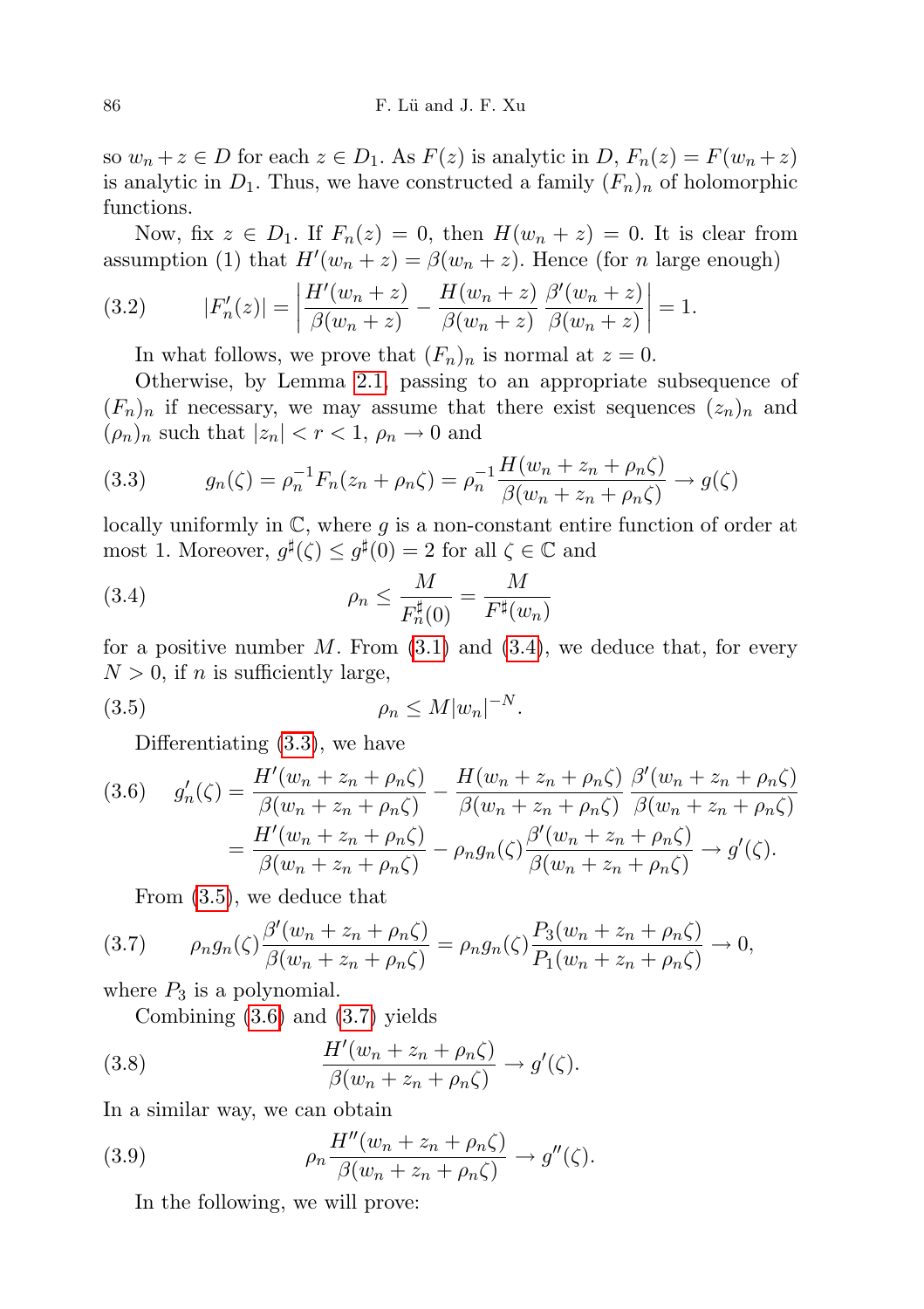(I)  $g(\zeta) = 0 \Rightarrow g'(\zeta) = 1$ , (II)  $g'(\zeta) = 1 \Rightarrow g''(\zeta) = 0.$ 

For (I), suppose that  $g(\zeta_0) = 0$ . Then by Hurwitz's theorem and [\(3.3\)](#page-5-1), there exist  $\zeta_n \to \zeta_0$  such that (for *n* sufficiently large)

$$
g_n(\zeta_n) = \rho_n^{-1} \frac{H(w_n + z_n + \rho_n \zeta_n)}{\beta(w_n + z_n + \rho_n \zeta_n)} = 0.
$$

Thus  $H(w_n + z_n + \rho_n \zeta_n) = 0$  and

$$
H'(w_n + z_n + \rho_n \zeta_n) = \beta(w_n + z_n + \rho_n \zeta_n).
$$

By [\(3.8\)](#page-5-5), we derive that

$$
g'(\zeta_0) = \lim_{n \to \infty} \frac{H'(w_n + z_n + \rho_n \zeta_n)}{\beta(w_n + z_n + \rho_n \zeta_n)} = 1,
$$

which implies that  $g(\zeta) = 0 \Rightarrow g'(\zeta) = 0$ .

To prove (II), suppose that  $g'(\eta_0) = 1$ . We know  $g' \neq 1$ , since otherwise  $g^{\sharp}(0) \leq 1 < 2$ , a contradiction. Hence by [\(3.8\)](#page-5-5) and Hurwitz's theorem, there exist  $\eta_n \to \eta_0$  such that (for *n* sufficiently large)

$$
H'(w_n + z_n + \rho_n \eta_n) = \beta(w_n + z_n + \rho_n \eta_n).
$$

It is obvious from (2) that  $H''(w_n + z_n + \rho_n \eta_n) = \gamma(w_n + z_n + \rho_n \eta_n)$ . Then

$$
g''(\eta_0) = \lim_{n \to \infty} \rho_n \frac{H''(w_n + z_n + \rho_n \eta_n)}{\beta(w_n + z_n + \rho_n \eta_n)} = \lim_{n \to \infty} \rho_n \frac{\gamma(w_n + z_n + \rho_n \eta_n)}{\beta(w_n + z_n + \rho_n \eta_n)}
$$
  
= 
$$
\lim_{n \to \infty} \rho_n \frac{P_2(w_n + z_n + \rho_n \eta_n)}{P_1(w_n + z_n + \rho_n \eta_n)} = 0,
$$

which yields (II).

From Lemma [2.3,](#page-3-3) it is easy to deduce that  $g(\zeta) = \zeta - b_0$ , where  $b_0$  is a constant; then  $g^{\sharp}(0) \leq 1 < 2$ , which is also a contradiction.

All the foregoing discussion shows that  $(F_n)_n$  is normal at  $z = 0$ .

On the other hand, it follows from  $F_n^{\sharp}(0) = F^{\sharp}(w_n) \to \infty$  as  $n \to \infty$  and Marty's criterion that  $(F_n)_n$  is not normal at  $z = 0$ , a contradiction. Hence, Case 2 cannot occur.

This completes the proof of Theorem [1.3.](#page-2-1)

4. Proof of Theorem [1.1.](#page-1-0) If  $\deg Q = 0$ , then  $\alpha$  reduces to a polynomial. Therefore, by Theorem E, we obtain the desired result.

In the following, we suppose that  $\deg Q \geq 1$ .

From Theorem [1.3,](#page-2-1) we know that f is of finite order. Let  $\beta = \alpha - \alpha'$  and  $F = f - \alpha$ . By assumption, we have

(I) 
$$
F(z) = 0 \Rightarrow F'(z) = \beta(z)
$$
, (II)  $F'(z) = \beta(z) \Rightarrow F''(z) = \beta(z) + \beta'(z)$ .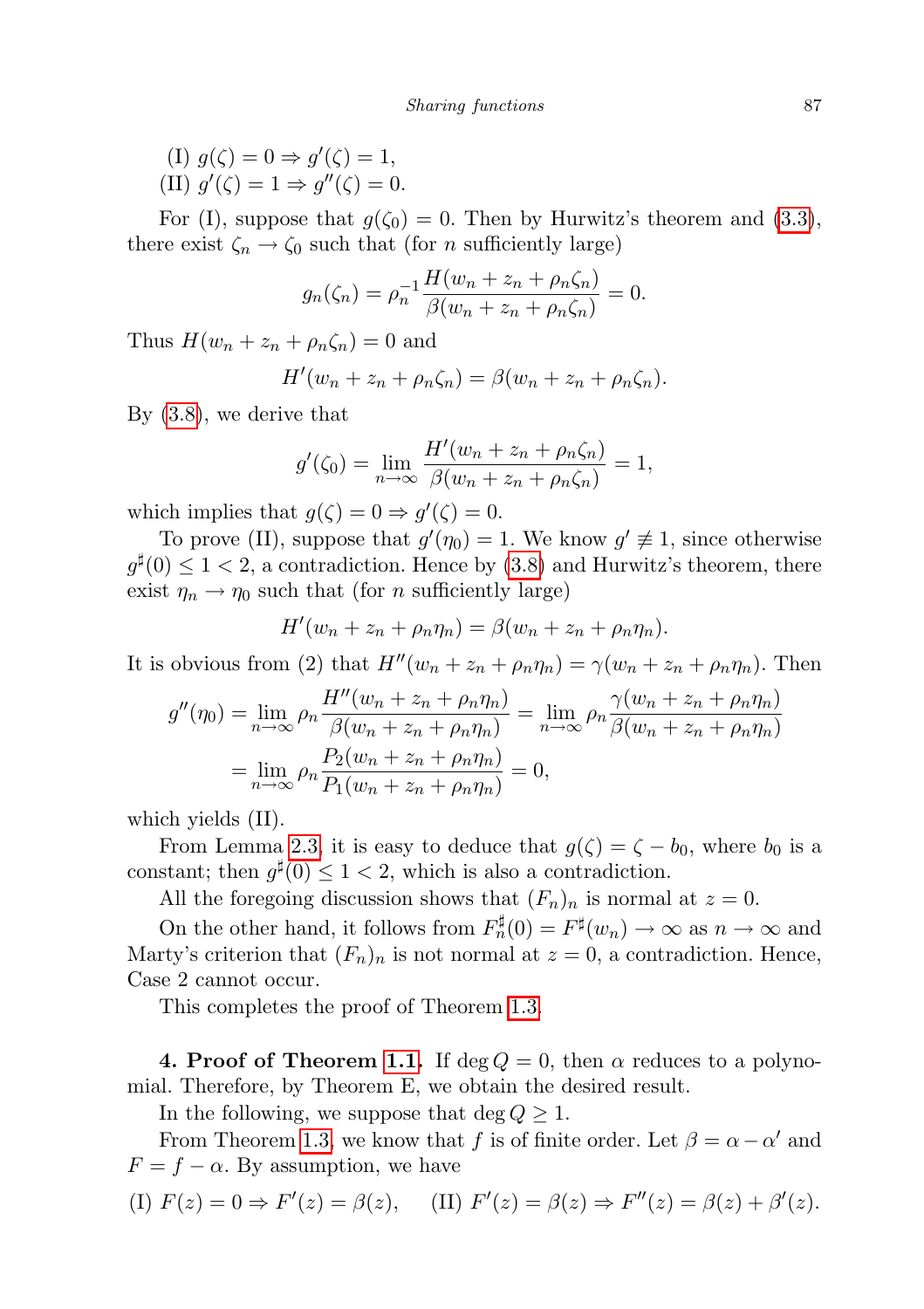Put

<span id="page-7-0"></span>(4.1) 
$$
\phi = \frac{\beta F'' - (\beta + \beta')F'}{F}.
$$

It follows from Lemma [2.6](#page-4-0) that  $\alpha$ ,  $\beta$  are small functions of f and F on I, where  $I = \{r_n\}_{n=1}^{\infty}$  is as in Lemma [2.6.](#page-4-0)

In the following, we assume that  $r \in I$ . If  $T(r, g) = o(T(r, f))$  on I, for brevity we omit I and just say that  $g$  is a small function of  $f$  and  $T(r, g) = S(r, f).$ 

If  $\phi = 0$ , then  $\beta F'' - (\beta + \beta')F' = 0$ . Integrating this yields

$$
F'(z) = A\beta(z)e^{z} = A(\alpha(z) - \alpha'(z))e^{z} = A(P(z) - P(z)Q'(z) - P'(z))e^{Q(z) + z},
$$

where  $A$  is a non-zero constant. From the form of  $F'$ , we deduce that

(4.2) 
$$
\deg Q = \rho(\alpha) < \rho(f) = \rho(F) = \rho(F') = \deg(Q(z) + z),
$$

which implies that  $Q$  is a constant, a contradiction.

Now suppose that  $\phi \neq 0$ . By the lemma of logarithmic derivative, we have  $m(r, \phi) = S(r, F)$ . From assumption (II), it is easy to deduce that the simple zeros of F are not poles of  $\phi$ . And by (I), F has only finitely many multiple zeros, that is,  $N_{(2}(r, 1/F) = O(\log r) = S(r, F)$ . Noting that all poles of  $\phi$  come from zeros of F, from the above discussion we get  $N(r, \phi) \leq$  $N_{(2}(r, 1/F) = S(r, F)$ . Thus,  $T(r, \phi) = m(r, \phi) + N(r, \phi) = S(r, F)$ , which means that  $\phi$  is a small function of F.

<span id="page-7-1"></span>Rewrite [\(4.1\)](#page-7-0) as

(4.3) 
$$
F = \frac{\beta}{\phi} F'' - \frac{\beta + \beta'}{\phi} F'.
$$

By differentiating [\(4.3\)](#page-7-1), we have

(4.4) 
$$
F' = \left(\frac{\beta}{\phi}\right)' F'' + \frac{\beta}{\phi} F''' - \left(\frac{\beta + \beta'}{\phi}\right)' F' - \frac{\beta + \beta'}{\phi} F'',
$$

which implies that

(4.5) 
$$
\left[1+\left(\frac{\beta+\beta'}{\phi}\right)'\right]F'=\left[\left(\frac{\beta}{\phi}\right)'-\frac{\beta+\beta'}{\phi}\right]F''+\frac{\beta}{\phi}F'''
$$

<span id="page-7-2"></span>First, we assume that  $1 + \left(\frac{\beta + \beta'}{\phi}\right)$  $(\frac{+\beta'}{\phi})' = 0$ . Then the above equation implies

.

$$
\left[ \left( \frac{\beta}{\phi} \right)' - \frac{\beta + \beta'}{\phi} \right] F'' + \frac{\beta}{\phi} F''' = 0.
$$

Rewrite this as

(4.6) 
$$
\frac{F^{\prime\prime\prime}}{F^{\prime\prime}} = 1 + \frac{\beta^{\prime}}{\beta} - \frac{\left(\frac{\beta}{\phi}\right)^{\prime}}{\frac{\beta}{\phi}}.
$$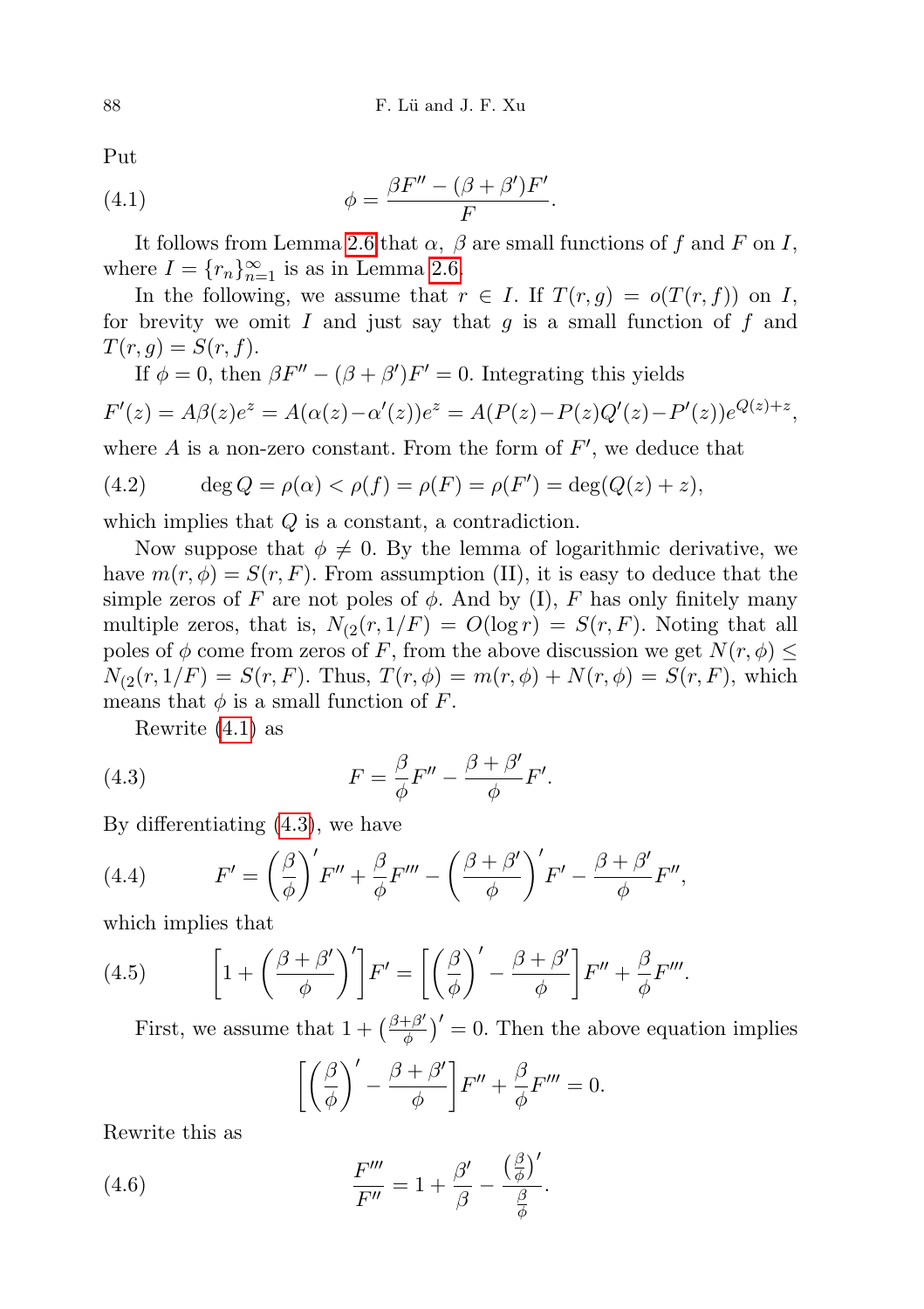By integrating, we derive that

$$
F'' = B\phi e^z,
$$

where B is a non-zero constant. Noting that deg  $Q \geq 1$ , we have  $\rho(e^z) \leq$  $\rho(\beta) < \rho(f) = \rho(F)$ . Thus, by Lemma [2.6,](#page-4-0)  $e^z$  is a small function of f and F, that is,  $T(r, e^z) = S(r, F)$ . Then, it follows from the form of  $F''$  that

$$
T(r, F'') \le T(r, e^z) + T(r, \phi) + S(r, F) = S(r, F) = S(r, F''),
$$

a contradiction.

Next, we assume that  $1 + \left(\frac{\beta + \beta'}{\phi}\right)$  $\left(\frac{+\beta'}{\phi}\right)' \neq 0$ . Rewrite [\(4.5\)](#page-7-2) as

$$
\begin{split} &\bigg[1+\bigg(\frac{\beta+\beta'}{\phi}\bigg)'\bigg][F'-\beta]+\bigg[1+\bigg(\frac{\beta+\beta'}{\phi}\bigg)'\bigg]\beta\\ &=\bigg[\bigg(\frac{\beta}{\phi}\bigg)'-\frac{\beta+\beta'}{\phi}\bigg][F''-\beta']+\bigg[\bigg(\frac{\beta}{\phi}\bigg)'-\frac{\beta+\beta'}{\phi}\bigg]\beta'+\frac{\beta}{\phi}[F'''-\beta'']+\frac{\beta}{\phi}\beta''. \end{split}
$$

Define

$$
A_1 = 1 + \left(\frac{\beta + \beta'}{\phi}\right)', \quad A_2 = \left(\frac{\beta}{\phi}\right)' - \frac{\beta + \beta'}{\phi},
$$

$$
A_3 = \frac{\beta}{\phi}, \quad A_4 = \left[1 + \left(\frac{\beta + \beta'}{\phi}\right)'\right]\beta - \left[\left(\frac{\beta}{\phi}\right)' - \frac{\beta + \beta'}{\phi}\right]\beta' - \frac{\beta}{\phi}\beta''.
$$

Obviously,  $A_i$   $(i = 1, ..., 4)$  are small functions of F. Then we can rewrite the above equation as

(4.7) 
$$
A_4 = A_2[F'' - \beta'] + A_3[F''' - \beta''] - A_1[F' - \beta].
$$

We consider two cases.

CASE 1:  $A_4 = 0$ . A routine calculation leads to

$$
2\beta'\phi + \phi^2 - \beta\phi' = 0.
$$

Furthermore, we have  $\left(\frac{\beta^2}{\phi}\right)$  $\frac{\beta^2}{\phi}$ )' = - $\beta$ .

Put  $K' = \beta$ ; then  $K'' = \beta'$ ,  $K''' = \beta''$ , where K is a primitive function of  $\beta$ . Thus,

$$
\phi = -\frac{K^{\prime 2}}{K}.
$$

Observing that  $K' = \beta = \alpha - \alpha' = P_1e^Q$ , where  $P_1$  is a polynomial, we deduce that  $K = P_2e^{Q} + C$ , where  $P_2$  is a polynomial and C is a constant. We claim that  $C = 0$ . Indeed, assume  $C \neq 0$ . We have

<span id="page-8-0"></span>(4.9) 
$$
- \frac{K^{\prime 2}}{K} = \phi = \frac{K^{\prime} F^{\prime \prime} - (K^{\prime} + K^{\prime \prime}) F^{\prime}}{F}.
$$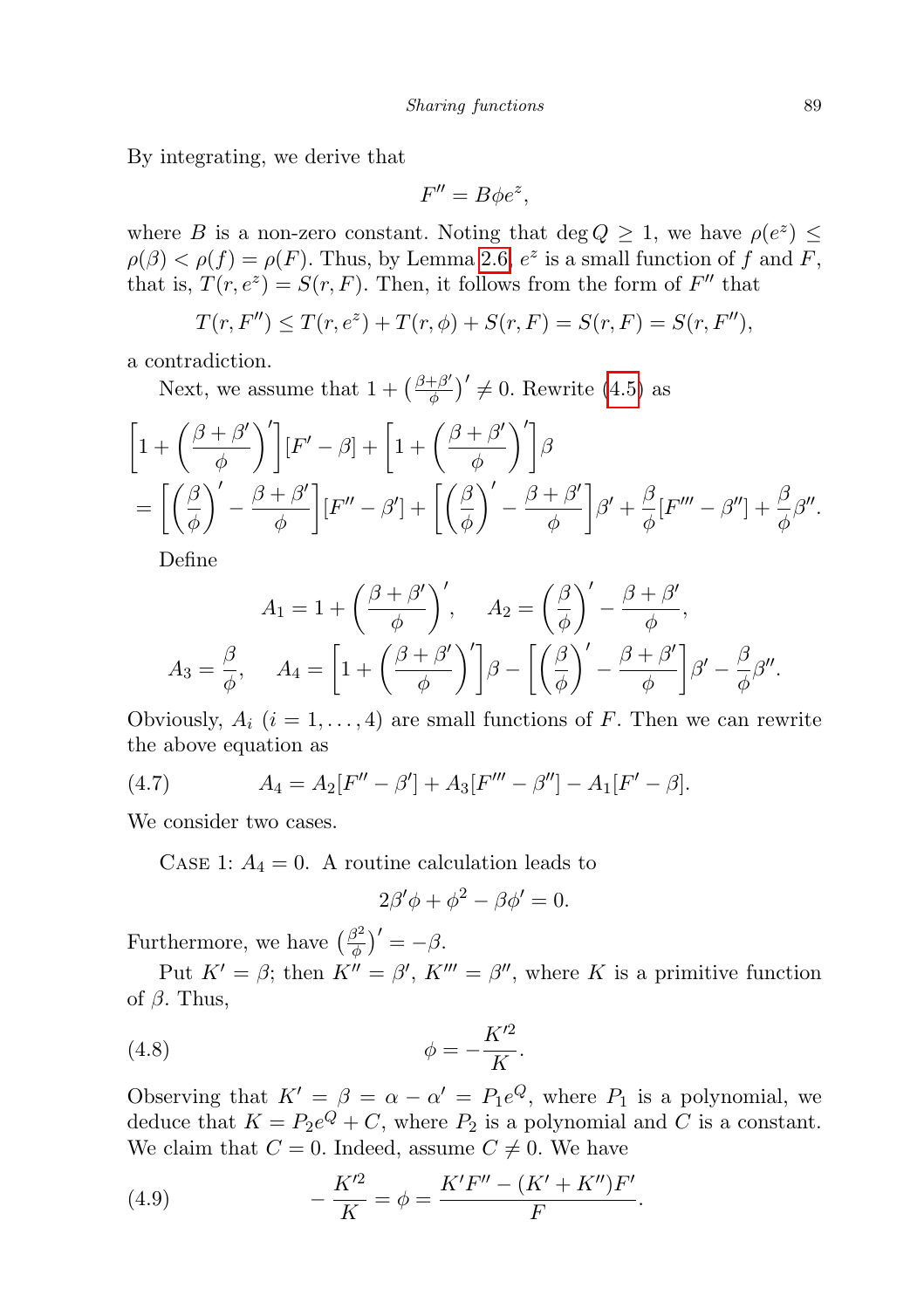Thus, by the left side of [\(4.9\)](#page-8-0),

<span id="page-9-0"></span>(4.10) 
$$
T(r,\phi) = T\left(r, -\frac{K'^2}{K}\right) = T\left(r, -\frac{(P_1)^2 e^{2Q}}{P_2 e^Q + C}\right) = 2T(r, e^Q) + S(r, e^Q),
$$

while by the right side of [\(4.9\)](#page-8-0) and Lemma [2.4,](#page-3-4)

<span id="page-9-1"></span>(4.11)

$$
T(r, \phi) = m \left( r, \frac{K'F'' - (K' + K'')F'}{F} \right) + N \left( r, \frac{K'F'' - (K' + K'')F'}{F} \right)
$$
  
=  $m \left( r, \frac{K'[F'' - (1 + \frac{K''}{K'})F']}{F} \right) + N(r, \phi)$   

$$
\leq m \left( r, \frac{K'[F'' - (1 + \frac{K''}{K'})F']}{F} \right) + O(\log r)
$$
  

$$
\leq m(r, K') + m \left( r, \frac{F''}{F} \right) + m \left( r, \frac{F'}{F} \right) + m \left( r, 1 + \frac{K''}{K'} \right) + O(\log r)
$$
  
=  $T(r, e^{Q}) + O(\log r).$ 

Comparing [\(4.10\)](#page-9-0) and [\(4.11\)](#page-9-1), we have  $T(r, e^Q) \leq S(r, e^Q) + O(\log r)$ , a contradiction.

Thus, the claim is true:  $K = P_2e^Q$ . It is easy to deduce that  $K'' = P_3e^Q$ , where  $P_3$  is a polynomial. Furthermore,

(4.12) 
$$
\deg(P_1) = \deg(P_2) + \deg(Q'), \quad \deg(P_3) = \deg(P_2) + 2 \deg(Q').
$$

From [\(4.9\)](#page-8-0), we derive that

(4.13) 
$$
F'' + R_1 F' + R_2 F = 0,
$$

where

$$
R_1 = -\left(1 + \frac{K''}{K'}\right) = -\left(1 + \frac{P_3}{P_1}\right), \quad R_2 = \frac{K'}{K} = \frac{P_1}{P_2}
$$

are rational functions with  $\deg(R_1) = \deg(R_2) = \deg(Q')$ .

It follows from Lemma [2.5](#page-3-5) that

$$
\rho(f) \le 1 + \max\{\deg(R_1), \deg(R_2)/2\} = 1 + \deg(Q')
$$
  
=  $\deg(Q) = \rho(\alpha) < \rho(f)$ ,

a contradiction. Thus, this case is impossible.

CASE 2.  $A_4 \neq 0$ . Then

(4.14) 
$$
\frac{A_4}{F'-\beta} = A_2 \frac{F''-\beta'}{F'-\beta} + A_3 \frac{F'''-\beta''}{F'-\beta} - A_1.
$$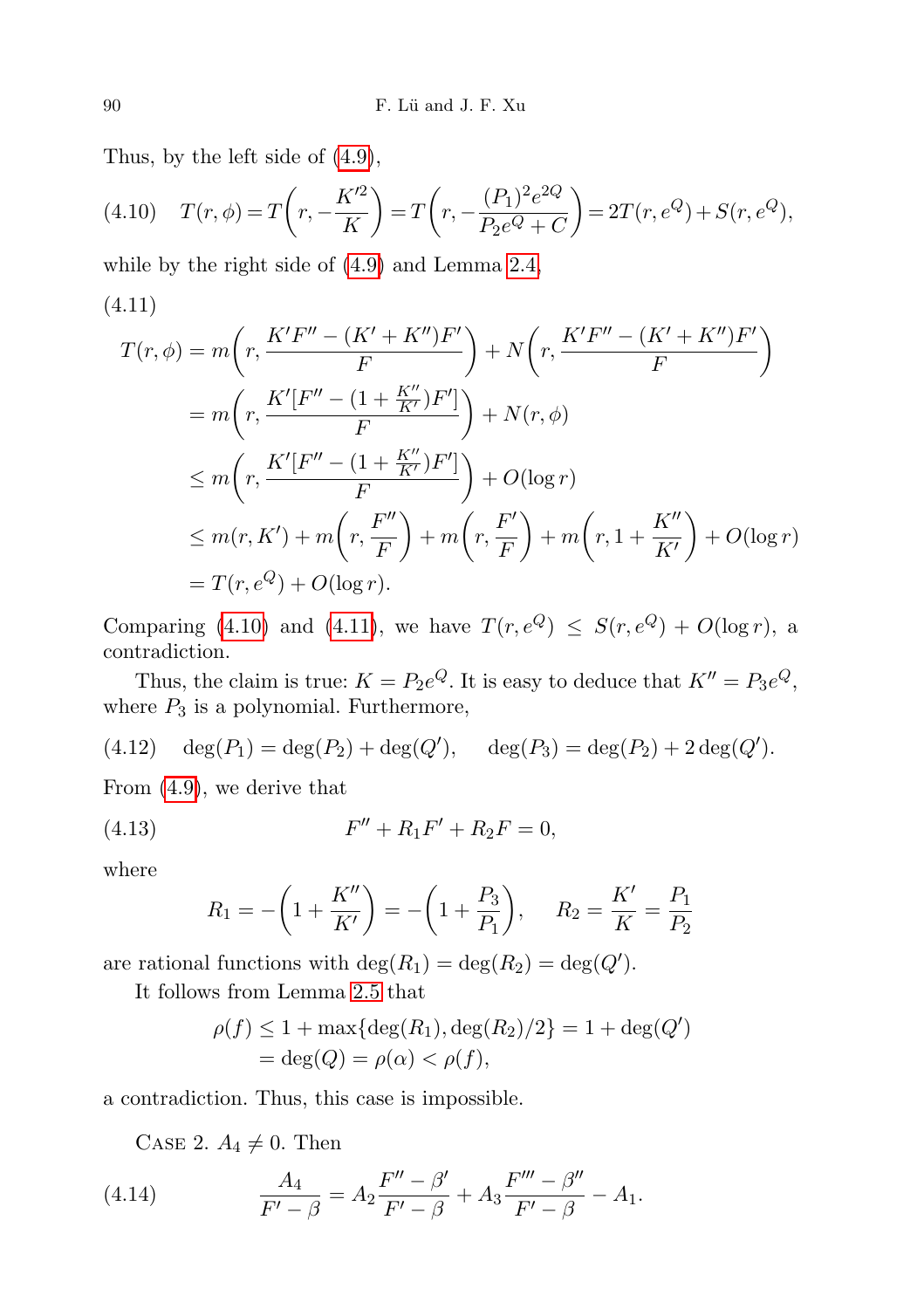Thus, by the lemma of logarithmic derivative, we obtain

(4.15) 
$$
m\left(r, \frac{1}{F'-\beta}\right) \le m\left(r, \frac{A_4}{F'-\beta}\right) + m\left(r, \frac{1}{A_4}\right) \\
\le m\left(r, A_2 \frac{F''-\beta'}{F'-\beta} + A_3 \frac{F'''-\beta''}{F'-\beta} - A_1\right) + S(r, F) \le S(r, F).
$$

Then

(4.16) 
$$
N(r, \frac{1}{F'-\beta}) = T(r, F'-\beta) + S(r, F) = T(r, F') + S(r, F).
$$

<span id="page-10-2"></span>Next we will prove  $N(r, \frac{1}{F'-\beta}) = N(r, \frac{1}{F}) + S(r, F)$ .

Denote by  $N(r, \beta; F' | F \neq 0)$  the counting function of those 0-points of  $F' - \beta$ , counted with multiplicity, which are not 0-points of F; and denote by  $N(r, \beta; F' | F = 0)$  the counting function of the remaining 0-points of  $F' - \beta$ .

Suppose  $z_0$  is a zero of  $F' - \beta$  of multiplicity m, and not a zero of F. By (4.[1\)](#page-7-0),  $z_0$  is also a zero of  $\phi$ . Moreover, it follows from the fact  $F' = \beta \Rightarrow$  $F'' = \beta - \beta'$  that  $F' - \beta$  has finitely many multiple zeros, which means  $N_{(2}(r, \frac{1}{F'-\beta}) = O(\log r) = S(r, F)$ . Therefore,

(4.17) 
$$
N(r, \beta; F' | F \neq 0) \le N\left(r, \frac{1}{\phi}\right) + N_{(2}\left(r, \frac{1}{F' - \beta}\right) = S(r, F).
$$

Furthermore, by (II), we have

<span id="page-10-0"></span>(4.18) 
$$
N\left(r, \frac{1}{F'-\beta}\right) = N(r, \beta; F' | F \neq 0) + N(r, \beta; F' | F = 0)
$$

$$
\leq N\left(r, \frac{1}{F}\right) + N_{\left(2\right)}\left(r, \frac{1}{F'-\beta}\right) + S(r, F)
$$

$$
= N\left(r, \frac{1}{F}\right) + S(r, F).
$$

On the other hand, from (I), we obtain  $N_{(2}(r, 1/F) = O(\log r) = S(r, F)$ . Moreover, (I) implies

<span id="page-10-1"></span>
$$
(4.19) \quad N\left(r, \frac{1}{F}\right) \le N\left(r, \frac{1}{F'-\beta}\right) + N_{(2}\left(r, \frac{1}{F}\right) = N\left(r, \frac{1}{F'-\beta}\right) + S(r, F).
$$
\nCombining (4.18) and (4.10) yields

Combining [\(4.18\)](#page-10-0) and [\(4.19\)](#page-10-1) yields

$$
N\left(r, \frac{1}{F'-\beta}\right) = N\left(r, \frac{1}{F}\right) + S(r, F).
$$

as desired.

Rewrite [\(4.1\)](#page-7-0) as

(4.20) 
$$
F = \frac{\beta F'' - (\beta + \beta')F'}{\phi}.
$$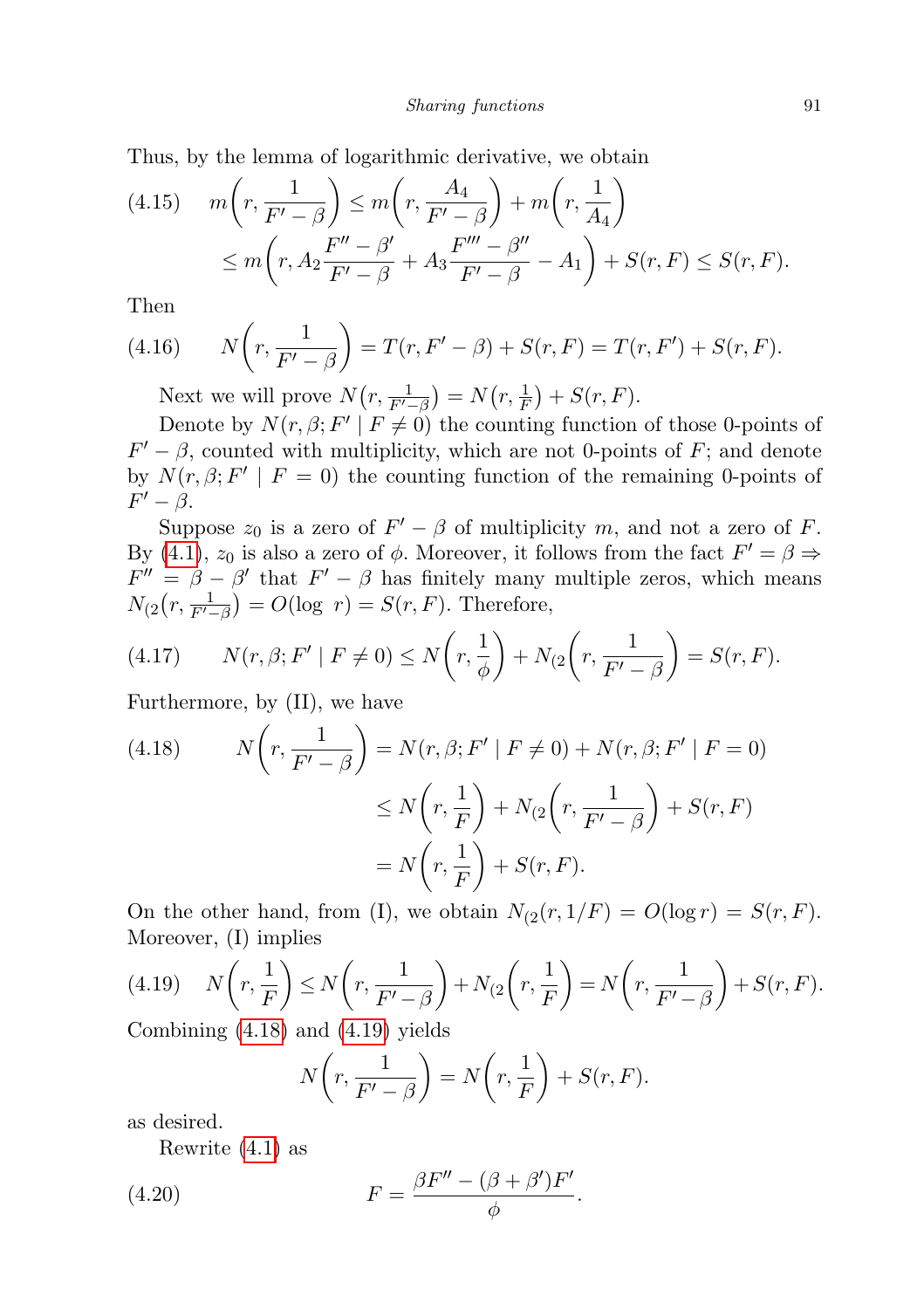Then

(4.21) 
$$
T(r, F) = m(r, F) = m\left(r, \frac{\beta F'' - (\beta + \beta')F'}{\phi}\right)
$$

$$
= m\left(r, \frac{F'[\beta \frac{F''}{F'} - (\beta + \beta')] }{\phi}\right)
$$

$$
\leq m(r, F') + S\left(r, \frac{\beta}{\phi} \frac{F''}{F'}\right) + m\left(r, \frac{\beta + \beta'}{\phi}\right) + O(1)
$$

$$
= m(r, F') + S(r, F) = T(r, F') + S(r, F) \leq T(r, F) + S(r, F),
$$

which implies that

(4.22) 
$$
T(r, F') = T(r, F) + S(r, F).
$$

Furthermore, the above discussion yields

(4.23) 
$$
N\left(r, \frac{1}{F}\right) + m\left(r, \frac{1}{F}\right) = T(r, F) + S(r, F) = T(r, F') + S(r, F)
$$

$$
= T(r, F' - \beta) + S(r, F) = T\left(r, \frac{1}{F' - \beta}\right) + S(r, F)
$$

$$
= m\left(r, \frac{1}{F' - \beta}\right) + N\left(r, \frac{1}{F' - \beta}\right) + S(r, F)
$$

$$
= N\left(r, \frac{1}{F' - \beta}\right) + S(r, F) = N\left(r, \frac{1}{F}\right) + S(r, F),
$$

which indicates that  $m(r, 1/F) = S(r, F)$ .

<span id="page-11-0"></span>Define

$$
\varphi = \frac{F' - \beta}{F}.
$$

If  $\varphi = 0$ , then  $F' = \beta$ , a contradiction. Thus,  $\varphi \neq 0$ . By (I) and the lemma of logarithmic derivative, it is easy to see that  $N(r, \varphi) = S(r, F)$  and  $m(r, \varphi) \leq m(r, F'/F) + m(r, \beta) + m(r, 1/F) + O(1) = S(r, F)$ . Thus,

(4.25) 
$$
T(r,\varphi) = m(r,\varphi) + N(r,\varphi) = S(r,F).
$$

<span id="page-11-1"></span>Rewrite [\(4.24\)](#page-11-0) as

$$
(4.26) \t\t\t F' = \varphi F + \beta.
$$

By differentiating [\(4.26\)](#page-11-1), we have

<span id="page-11-2"></span>(4.27) 
$$
F'' = \varphi' F + \varphi F' + \beta' = (\varphi' + \varphi^2)F + \beta' + \varphi \beta.
$$

Assume that  $c_0$  is a zero of F, hence of  $F'' - (\beta + \beta')$ . Substituting  $c_0$  into [\(4.27\)](#page-11-2) yields  $\beta(c_0)(1 - \varphi(c_0)) = 0$ .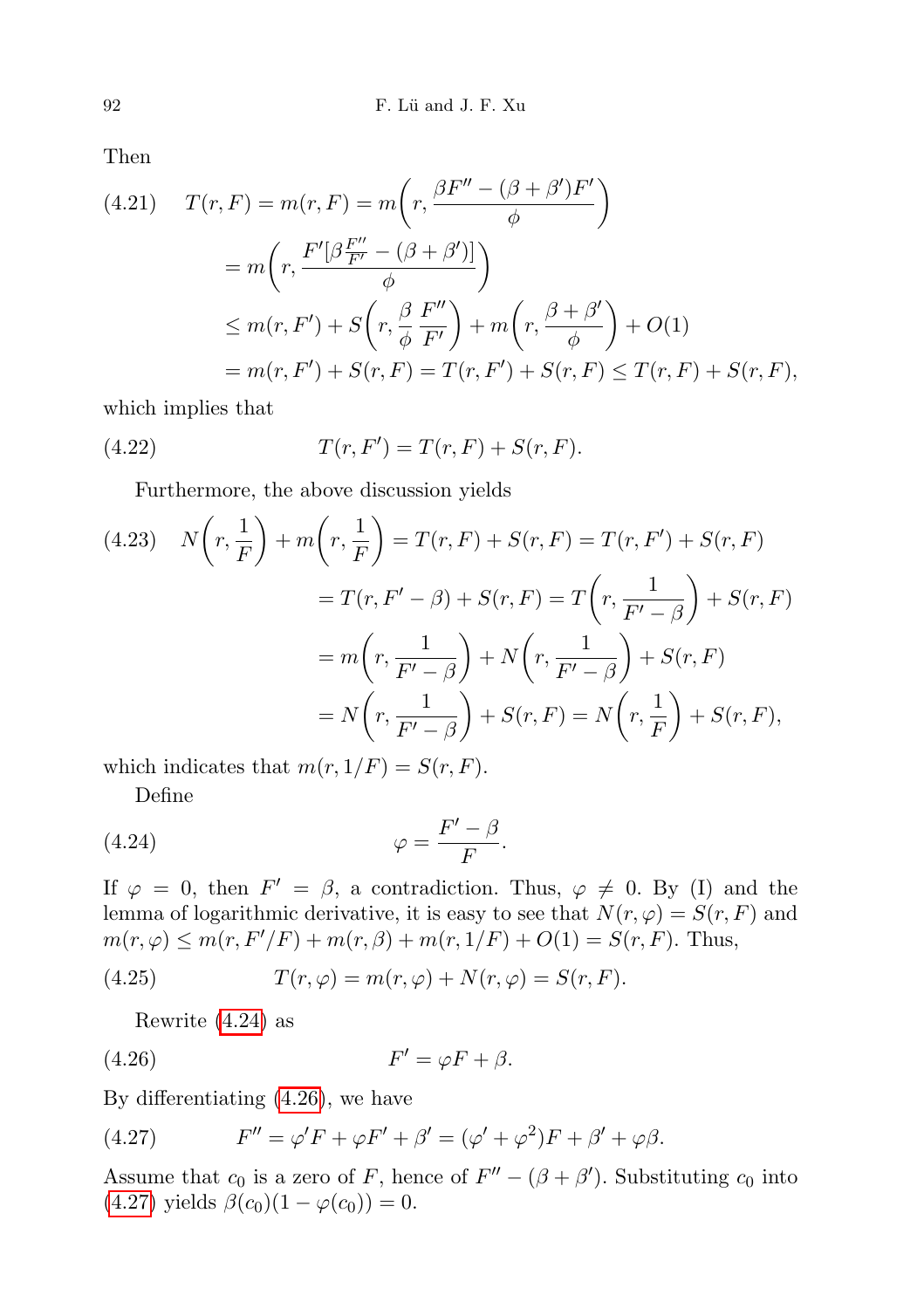If  $\beta(1-\varphi) \neq 0$ , then by [\(4.16\)](#page-10-2), we derive that

$$
T(r, F') = N\left(r, \frac{1}{F' - \beta}\right) + S(r, F) = N\left(r, \frac{1}{F}\right) + S(r, F)
$$
  
\n
$$
\leq N\left(r, \frac{1}{\beta(1 - \varphi)}\right) + S(r, F) = T(r, \beta(1 - \varphi)) + S(r, F) = S(r, F),
$$

a contradiction. Hence  $\beta(1-\varphi)=0$ , so obviously  $1=\varphi$ . Thus, from [\(4.26\)](#page-11-1), we have  $F' - \beta = F$ , that is,  $f = f'$ .

This completes the proof of the theorem.

5. Supplement to Theorem [1.1.](#page-1-0) In Remark 2, we claim that if  $\deg P \leq 2$ , then case (b) cannot occur. Indeed, suppose that it can. Let  $\beta = \alpha - \alpha'$  and  $F = f - \alpha$ . Noting that  $\alpha$  reduces to a polynomial in case (b), we have deg  $\beta = \deg \alpha = \deg P$ . By assumption,

(I)  $F(z) = 0 \Rightarrow F'(z) = \beta(z)$ , (II)  $F'(z) = \beta(z) \Rightarrow F''(z) = \beta(z) + \beta'(z)$ . From case (b),

(5.1) 
$$
F'(z) = A\beta(z)e^{z},
$$

where  $A$  is a non-zero constant. Integrating  $(5.1)$  yields

(5.2) 
$$
F(z) = A\kappa(z)e^{z} + c,
$$

where  $\kappa$  is a polynomial with

(5.3) 
$$
\deg \kappa = \deg P \quad \text{and} \quad \kappa + \kappa' = \beta.
$$

Suppose that  $c \neq 0$ . Then, from (I), we have

<span id="page-12-2"></span><span id="page-12-1"></span><span id="page-12-0"></span>
$$
A\kappa(z)e^{z} + c = 0 \Rightarrow \beta(z)(Ae^{z} - 1) = 0,
$$

a contradiction. Thus  $c = 0$  and

(5.4) 
$$
F(z) = A\kappa(z)e^{z}.
$$

Differentiating [\(5.4\)](#page-12-1) twice yields

(5.5) 
$$
F'(z) = A[\kappa(z) + \kappa'(z)]e^z = A\beta(z)e^z,
$$

(5.6) 
$$
F''(z) = A[\kappa(z) + 2\kappa'(z) + \kappa''(z)]e^{z} = A[\beta(z) + \beta'(z)]e^{z}.
$$

We consider three cases.

CASE 1: deg  $P = 0$ . Then  $\alpha$  is a constant and it follows from Theorem A that  $f = f'$ .

CASE 2: deg  $P = 1$ . Then deg  $\kappa = \deg P = 1$ . Assume that  $\kappa(z) = Bz + C$ , where  $B \neq 0$  and C are constants. By [\(5.3\)](#page-12-2), we have  $\beta(z) = Bz + B + C$ . Substituting  $\kappa(z) = Bz + C$  into [\(5.5\)](#page-12-1) and [\(5.6\)](#page-12-1) yields

- (5.7)  $F'(z) = A[Bz + B + C]e^{z},$
- (5.8)  $F''(z) = A[Bz + 2B + C]e^{z}$ .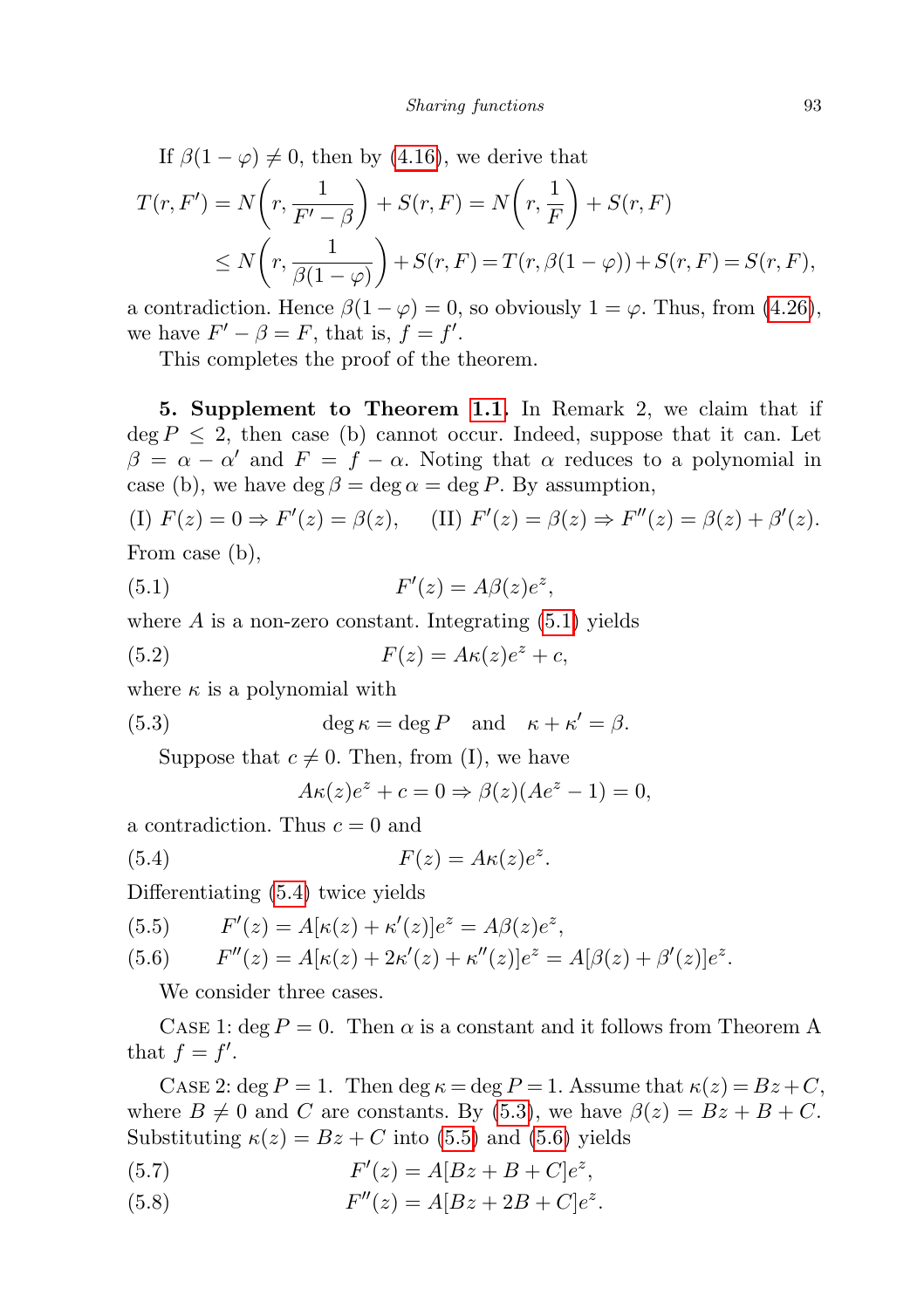Observing that  $z = -C/B$  is a zero of F and (I), we deduce that  $z = -C/B$ is also a zero of  $F' - \beta$ . Putting  $z = -C/B$  into  $F' - \beta = 0$ , we deduce that  $Ae^{-C/B} = 1$ . Similarly,  $z = -(B+C)/B$  is a zero of  $F' - \beta$  and  $F'' - (\beta + \beta')$ . Putting  $z = -\frac{B+C}{B}$  $\frac{+C}{B}$  into  $F'' - (\beta + \beta')$ , we obtain  $Ae^{-1-C/B} = 1$ . By the two formulas, we deduce that  $e^{-1} = 1$ , a contradiction.

CASE 3: deg  $P = 2$ . Then deg  $\kappa = \deg P = 2$ . Assume that  $\kappa(z) =$  $az^{2}+bz+c$ , where  $a \neq 0$ , b, c are constants. Substituting  $\kappa(z) = az^{2}+bz+c$ into  $(5.4)$ – $(5.6)$  yields

(5.9) 
$$
F(z) = A[az^2 + bz + c]e^z,
$$

(5.10) 
$$
F'(z) = A[az^2 + (2a+b)z + b + c]e^z,
$$

(5.11) 
$$
F''(z) = A[az^2 + (4a+b)z + 2a + 2b + c]e^z.
$$

We consider two subcases.

SUBCASE 1:  $\kappa$  has two distinct zeros  $z_i$   $(i = 1, 2)$ . Then  $z_{1,2}$  $(-b \pm \sqrt{b^2 - 4ac})/(2a)$  and  $z_i$   $(i = 1, 2)$  is a simple zero of  $\kappa$ . Thus,  $\kappa'(z_i) \neq 0$ and  $\beta(z_i) = \kappa'(z_i) + \kappa(z_i) \neq 0$   $(i = 1, 2)$ .

So, it follows from (I) that  $Ae^{z_i} = 1$   $(i = 1, 2)$ . Putting the form of  $z_i$ into  $Ae^{z_i} = 1$   $(i = 1, 2)$ , we easily deduce that

(5.12) 
$$
b^2 - 4ac = -4a^2k^2\pi^2,
$$

where  $k \neq 0$  is an integer.

<span id="page-13-0"></span>From [\(5.10\)](#page-12-1), we have

(5.13) 
$$
F'(z) - \beta(z) = [az^2 + (2a+b)z + b + c][Ae^z - 1].
$$

We know that  $\beta(z) = az^2 + (2a+b)z + b + c$  has two distinct simple zeros. In fact, by  $(5.12)$ , we have

$$
\Delta_1 = (2a+b)^2 - 4a(b+c) = 4a^2 + b^2 - 4ac = 4a^2[1 - k^2\pi^2] \neq 0,
$$

thus,  $\beta(z)$  has two distinct simple zeros  $z_{3,4} = \frac{-(2a+b)\pm\sqrt{4a^2+b^2-4ac}}{2a}$  $\frac{\sqrt{4a^2 + b^2 - 4ac}}{2a}$ . Obviously,  $\beta'(z_i) \neq 0$  and  $\beta'(z_i) + \beta(z_i) \neq 0$   $(i = 3, 4)$ . Then  $(\overline{II})$  yields  $Ae^{z_i} = 1$  $(i = 3, 4)$ . As above, we deduce that

(5.14) 
$$
\Delta_1 = 4a^2(1 - k^2 \pi^2) = -4a^2 m^2 \pi^2,
$$

where  $m \neq 0$  is an integer. This implies that  $(k^2 - m^2)\pi^2 = 1$ , which is impossible.

SUBCASE 2:  $\kappa$  has a double zero  $z_5$ . Similarly to the above discussion, we have

<span id="page-13-1"></span>
$$
(5.15) \t\t b2 = 4ac.
$$

Noting that  $\beta(z) = az^2 + (2a + b)z + b + c$ , from [\(5.15\)](#page-13-1), we have  $\Delta_2 =$  $(2a+b)^2 - 4a(b+c) = 4a^2 + b^2 - 4ac = 4a^2 \neq 0$ . Thus,  $\beta(z)$  has two distinct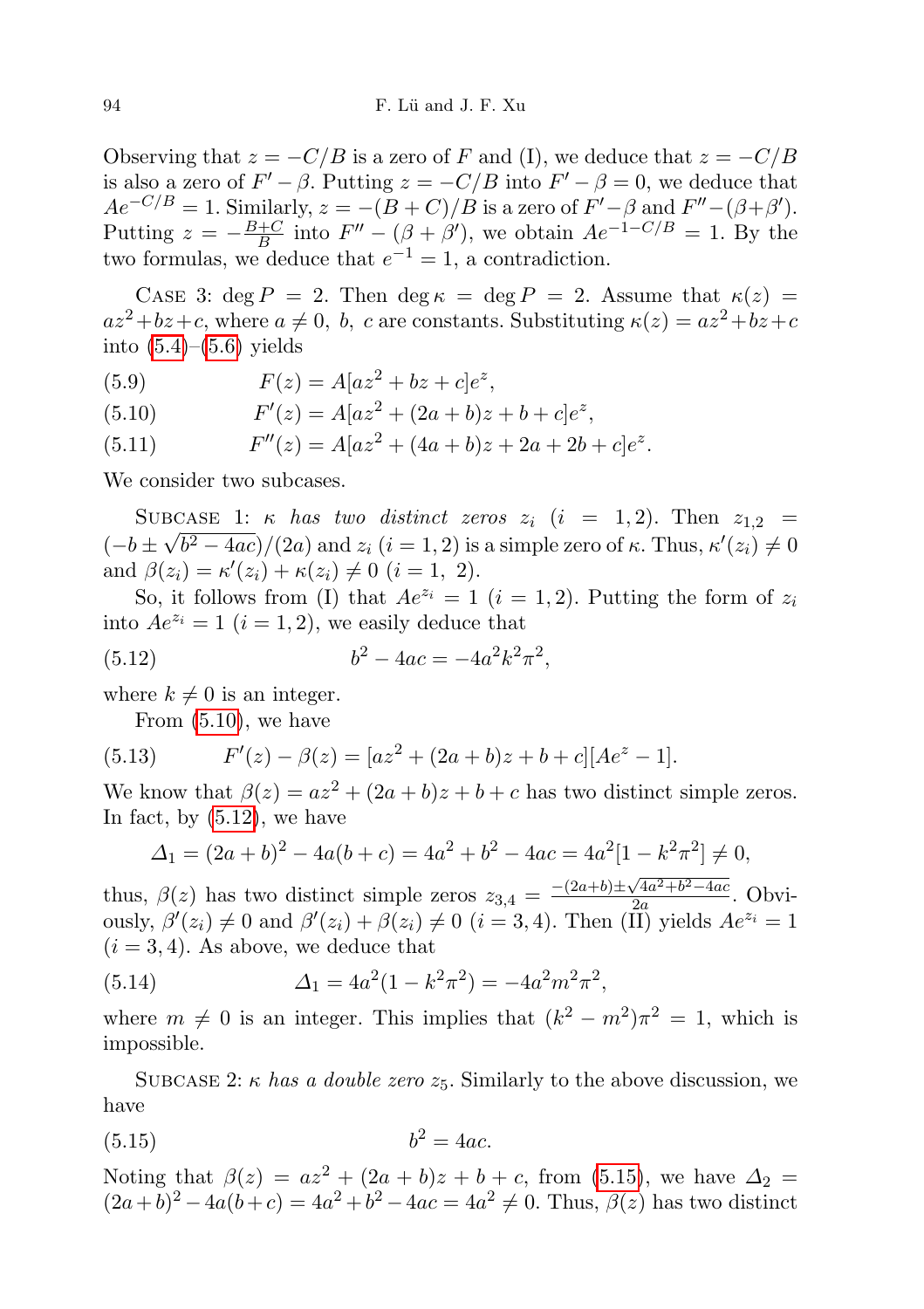simple zeros  $z_6 = -b/(2a) - 2$  and  $z_7 = -b/(2a)$ . As in the last argument of Subcase 1, we deduce that

$$
Ae^{-b/(2a)-2} = 1
$$
 and  $Ae^{-b/(2a)} = 1$ .

From the two formules, we derive that  $e^{-2} = 1$ , a contradiction.

Acknowledgements. We are grateful to the reviewers for their helpful comments and suggestions. The research was supported by the NSFC Tianyuan Mathematics Youth Fund (Nos. 11026146 and 11126327), the NSF of Guangdong Province (No. 9452902001003278) and the Fundamental Research Funds for the Central Universities (Nos. 12CX04080A and 10CX04038A).

## References

- [1] C. A. Berenstein and R. Gay, Complex Variables, Springer, New York, 1991.
- <span id="page-14-0"></span> $[2]$  R. Brück, On entire functions which share one value CM with their first derivatives, Results Math. 30 (1996), 21–24.
- <span id="page-14-4"></span>[\[3\]](http://dx.doi.org/10.1016/S0022-247X(03)00581-X) J. M. Chang, Uniqueness of entire functions, J. Math. Anal. Appl. 288 (2003), 97–111.
- <span id="page-14-3"></span>[\[4\]](http://dx.doi.org/10.2996/kmj/1071674464) J. M. Chang and M. L. Fang, Uniqueness of entire functions and fixed points, Kodai Math. J. 25 (2002), 309–320.
- <span id="page-14-11"></span>[5] J. M. Chang, M. L. Fang and L. Zalcman, Normal families of holomorphic functions, Illinois J. Math. 48 (2004), 319–337.
- [6] J. Clunie and W. K. Hayman, The spherical derivative of integral and meromorphic functions, Comment. Math. Helv. 40 (1966), 117–148.
- <span id="page-14-7"></span>[7] J. Grahl and C. Meng, Entire functions sharing a polynomial with their derivatives and normal families, Analysis (Munich) 28 (2008), 51–61.
- <span id="page-14-1"></span>[\[8\]](http://dx.doi.org/10.1006/jmaa.1998.5959) G. G. Gundersen and L. Z. Yang, Entire functions that share one value with one or two of their derivatives, J. Math. Anal. Appl. 223 (1998), 88–95.
- <span id="page-14-2"></span>[\[9\]](http://dx.doi.org/10.1080/17476938608814158) G. Jank, E. Mues und L. Volkmann, Meromorphe Funktionen, die mit ihrer ersten und zweiten Ableitung einen endlichen Wert teilen, Complex Variables Theory Appl. 6 (1986), 51–71.
- <span id="page-14-5"></span>[\[10\]](http://dx.doi.org/10.4064/ap96-3-4) I. Lahiri and G. K. Ghosh, Uniqueness of entire functions and their derivatives, Ann. Polon. Math. 96 (2009), 239–246.
- <span id="page-14-12"></span>[11] L. Laine, Nevanlinna Theory and Complex Differential Equations, de Gruyter, Berlin, 1993.
- <span id="page-14-8"></span>[\[12\]](http://dx.doi.org/10.1016/j.jmaa.2008.07.019) X. J. Liu, S. Nevo and X. C. Pang, On the kth derivative of meromorphic functions with zeros of multiplicity at least  $k + 1$ , J. Math. Anal. Appl. 348 (2008), 516–529.
- <span id="page-14-10"></span>[13] F. Lü, J. F. Xu and A. Chen, *Entire functions sharing polynomials with their first* derivatives, Arch. Math. (Basel) 92 (2009), 593–601.
- <span id="page-14-6"></span>[\[14\]](http://dx.doi.org/10.1016/j.jmaa.2009.09.027) F. Lü and H. X. Yi, On the uniqueness problems of meromorphic functions and their linear differential polynomials, J. Math. Anal. Appl. 362 (2010), 301–312.
- [15] D. Minda, Yosida functions, in: Lectures on Complex Analysis (Xian, 1987), C. T. Chuang (ed.), World Sci., Singapore, 1988, 197–213.
- <span id="page-14-9"></span>[\[16\]](http://dx.doi.org/10.1112/S002460939900644X) X. C. Pang and L. Zalcman, Normal families and shared values, Bull. London Math. Soc. 32 (2000), 325–331.